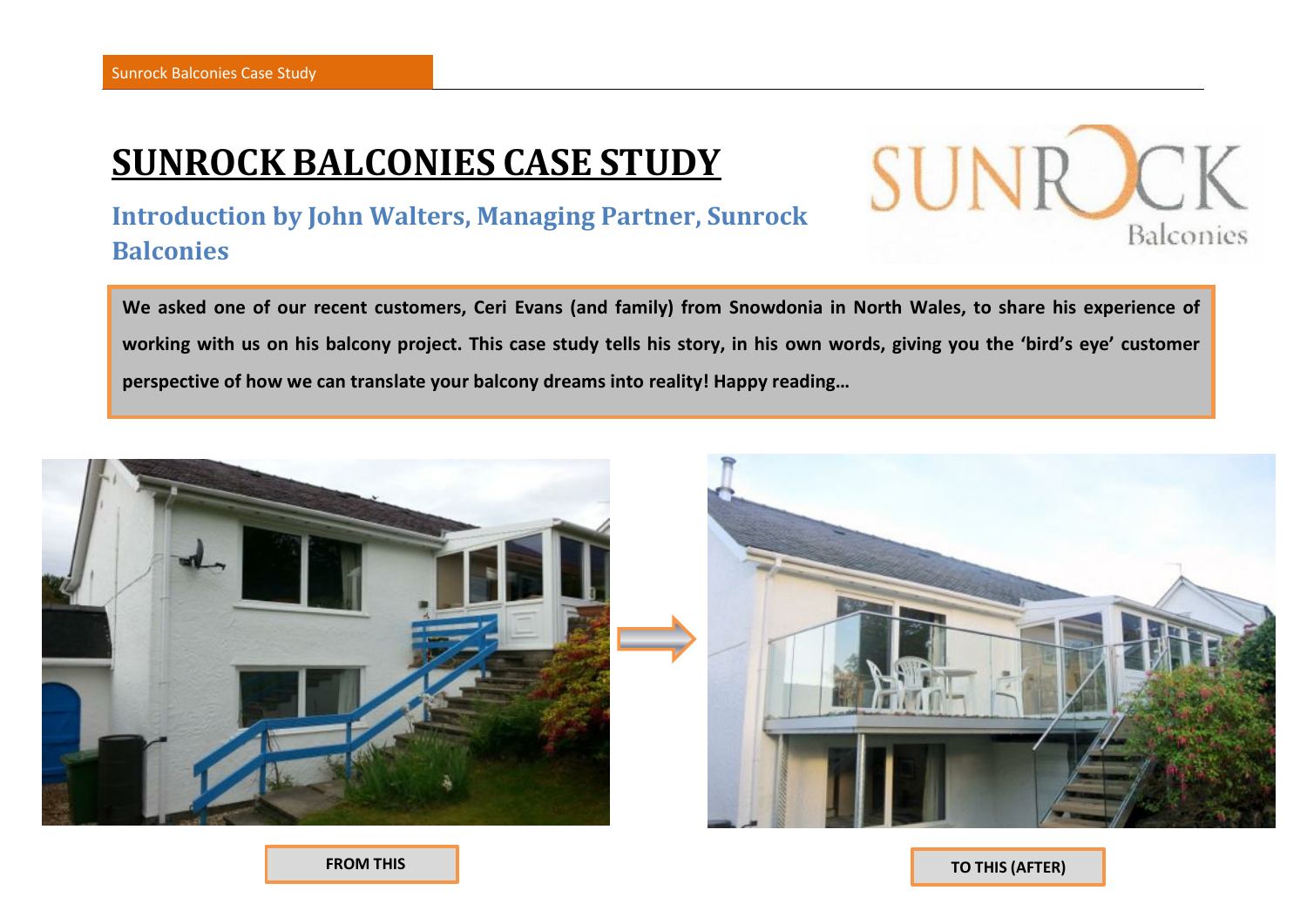### **SUNROCK BALCONIES CASE STUDY:**

## **BACKGROUND BACKGROUND**

After searching the internet for balcony specialists, we came across Sunrock Balconies. From scanning their web site, four key things immediately struck us about them:

- 1. Their vast experience in bespoke balcony design, production and installation.
- 2. The emphasis they put on planning a project properly, to make sure they get it 'right first time' for the customer.
- 3. The massive pride they take in their work; evident in the quality of their workmanship.
- 4. The range of different balconies they produce and their ability to provide a complete customised product offering, inclusive of balcony gates, steps and decking options.



#### **Balcony from the Upper Garden**

A subsequent discussion with the Managing Partner, soon confirmed that our initial positive impressions, was not just the result of a carefully crafted set of words and accompanying pictures on their web site, but instead something far more tangible, something we hoped would be delivered in the project.

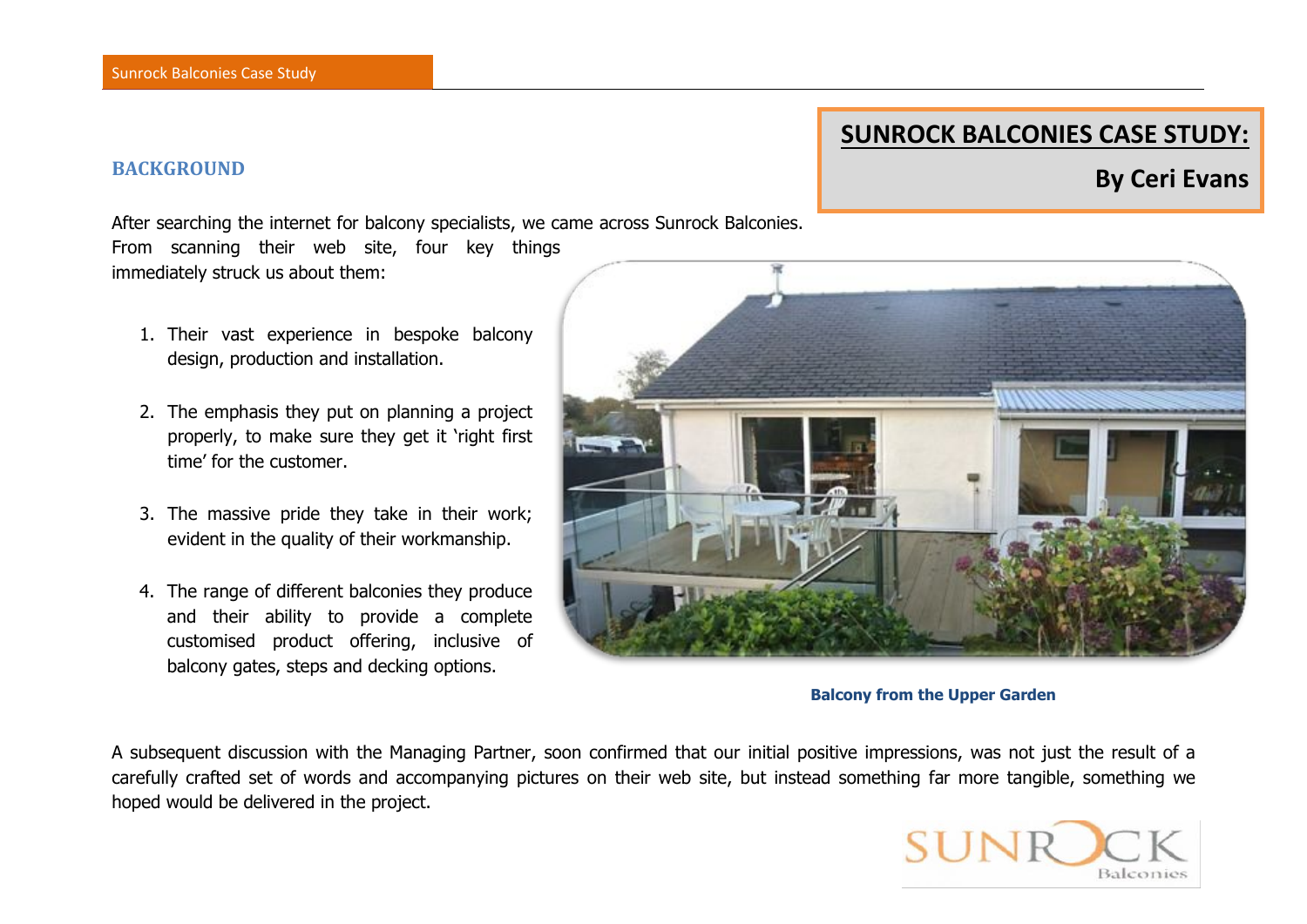#### **OUR BALCONY PROJECT**

Having a split-level detached house, with a mature and colourful garden, set on 2 levels, we were keen to install a balcony that would enable us to view the upper and lower garden at the same time, whilst framing the naturally beauty of the Snowdonia landscape in the background.

Our aim was to build a new access point from the balcony to our lower garden to replace the eyesore which was our existing concrete steps, and most importantly, to child-proof everything by incorporating a gate from the balcony to the new steps. With one young child, and another on the way, the addition of a gate was not an option, but an absolute necessity!

Whilst we had a clear vision of what we wanted to achieve with our balcony project, the brutally honest truth of the matter is that we didn't have a clue how to accomplish this goal in reality. Fortunately for us, one of Sunrock's professional designers, came in at this stage and took this weight off our shoulders!



#### **BALCONY PLANNING**

**Balcony view from inside house**

Rather than provide advice remotely, Sunrock undertook a full site survey. They meticulously measured everything out to provide us with well thought out recommendations.

Within half an hour, it became clear that our initial ideas were not as far-fetched as we thought, but instead something that could realistically be implemented. They took us through various options for our balcony, as well as the gate and steps, and showed us the transparent glass balustrades which would ensure that our existing view from our lounge and conservatory would not be compromised in any way.

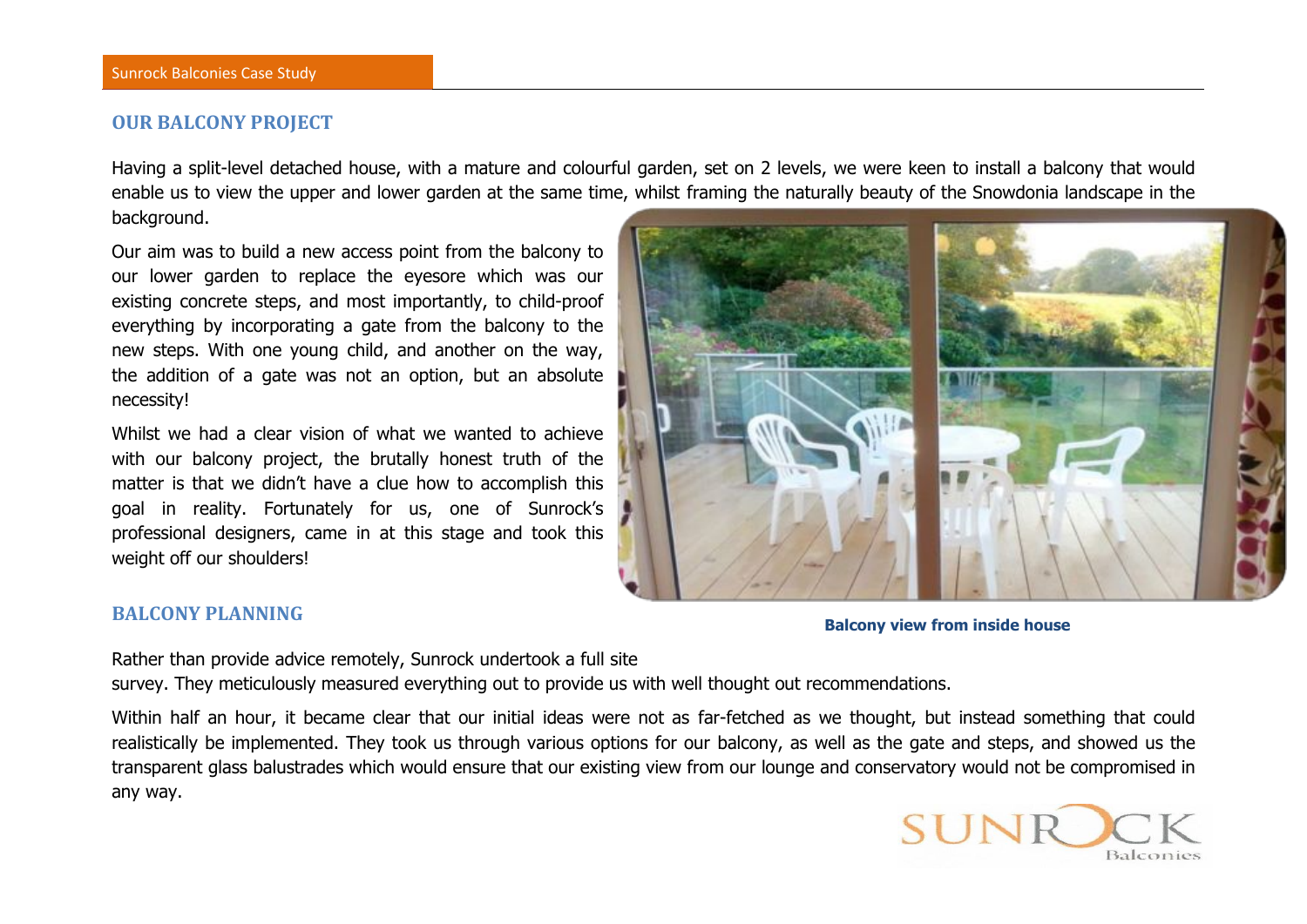A couple of days later we received a set of computer aided design illustrations (8 in total!), which gave a very clear visual representation of what could be achieved. The 3D images were particularly powerful, giving us the confidence that what we were investing our money in, would not only look good, but also add value to our house.

Soon after receiving these proposals, we spoke again to Sunrock to get final confirmation of what they were offering us. Our queries

centered around the finer details of their total product offering, and on each occasion we had a reassuring response. Their company philosophy is clearly about creating quality products and this was evident in them confirming they do not cut costs at the customer's expense. For example, they use hot dipped galvanised steel; stainless steel screws and tanalised timber joists as standard, to create something built to last, and which can withstand the unforgiving nature of the British climate! It goes without saying that we were impressed, and we felt good about the fact that in giving them the green light to proceed, we were not so much taking a leap of faith, but instead we felt we were committing ourselves to a safe pair of hands.

Having agreed the budget, we used the drawings provided to achieve planning permission. We were then given the go ahead by our local Council and our dream was well and truly on course.

### **BALCONY IMPLEMENTATION**

Within 2 weeks of getting planning approval, Sunrock were already commencing installation! By this point, they were not being guided by chance, but by what they call 'Final Drawings', which we approved and 'signed-off'. They used these as a basis to construct and install the scheme. It is this attention to detail and customer-driven ethos that is the cornerstone of the Sunrock approach.

We were delighted with the way the installation proceeded; not only did Sunrock keep us fully informed and consulted throughout each implementation phase, but their professional installers went the extra mile to ensure we were happy, even providing last minute flexibility to accommodate bespoke requests. They are a committed and enthusiastic team, and we understand this mentality is replicated across the country in their southern and south-west operations, as well as in their main factory in Bolton.



*"Their strength lies in the fact they are a team of specialists, with no weak link in the chain – specialist project managers; designers; estimators; steel fabricators, installers and more!"*